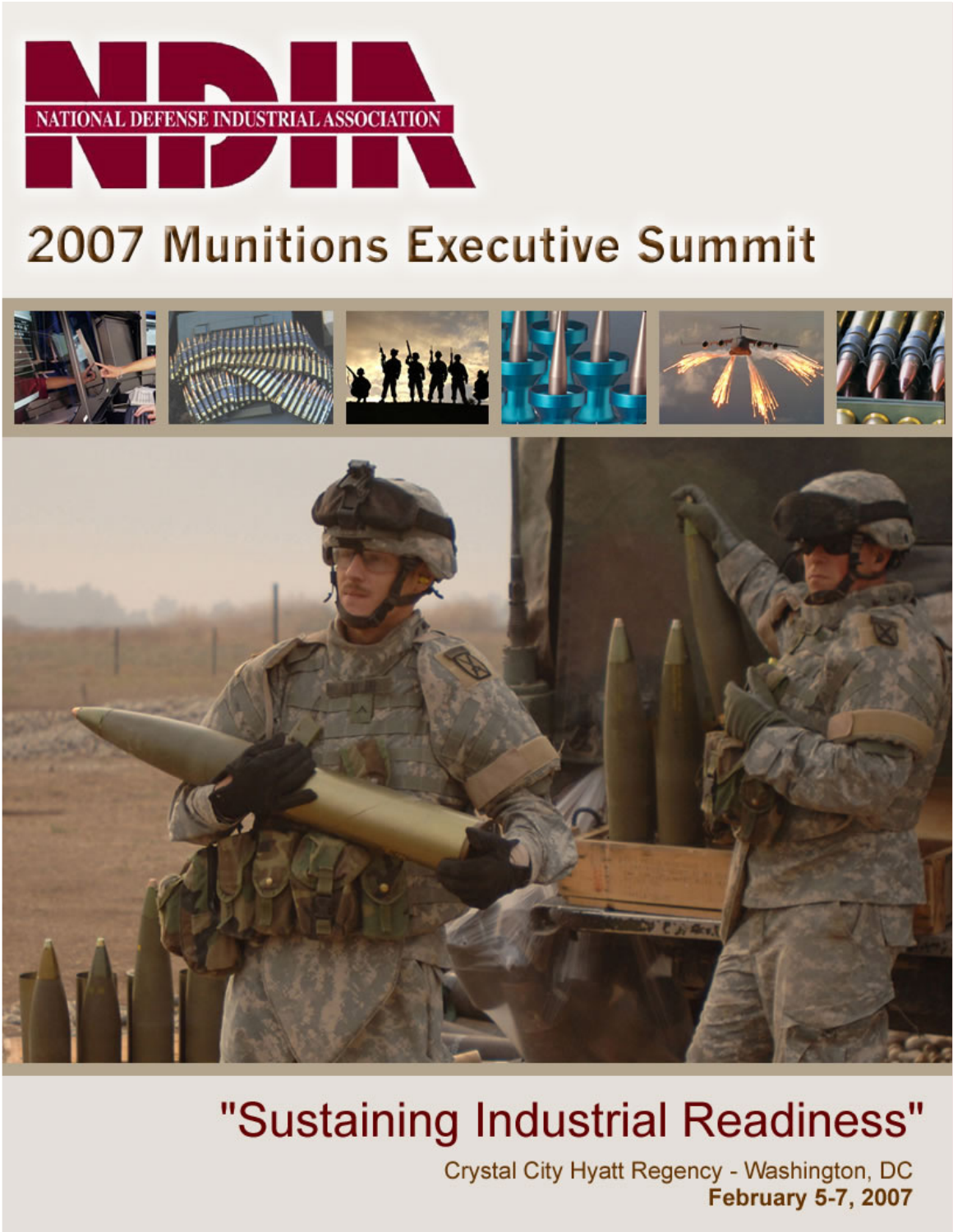#### CONFERENCE OBJECTIVE

The National Defense Industrial Association with support from the US Army's Program Executive Officer for Ammunition, and the Army Field Support Command announce the 2007 Munitions Executive Summit. The 2007 Summit will be held on February 6-8, at the Hyatt Regency Crystal City, Arlington, VA.

The theme of this Summit is "Sustaining Industrial Readiness – Resetting a Responsive Industrial Base". The objective is to examine the key dynamics that affect the long-term readiness of the munitions enterprise to meet the evolving needs of the US Armed Forces. This will include requirements definition, resourcing, acquisition planning, and the production and supply of ammunition for the war fighter.

Senior representatives from the US Government, US Armed Services and Industry will be sharing their perspectives on how best to create a balanced, responsive industrial base for munitions - within the framework of competing budget priorities. The Summit will consist of individual and panel presentations that will provide a forum for information exchange and discussion.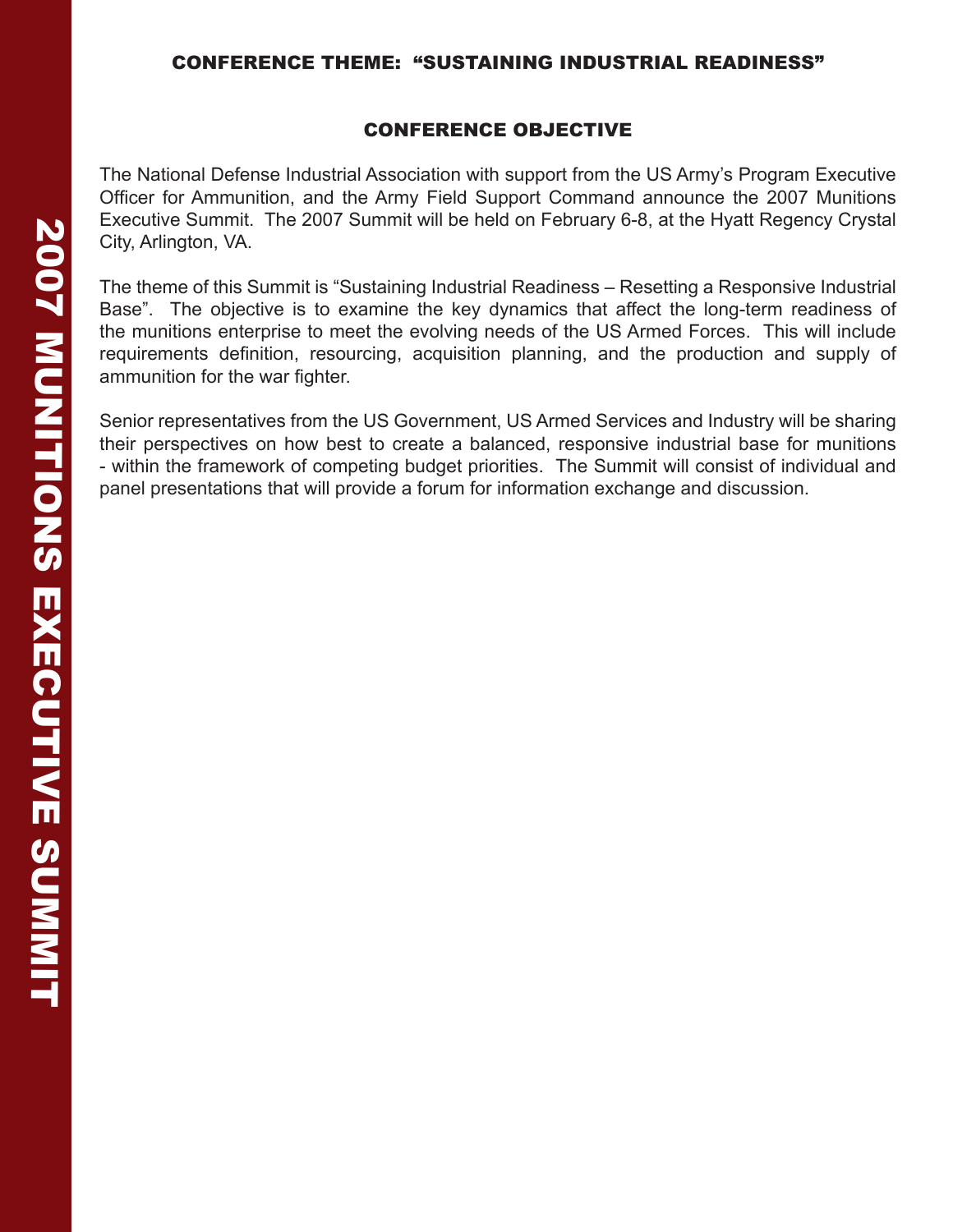#### Monday, February 5, 2007

- 4:00PM On-site Registration 6:30PM
- 5:00PM Reception (Cash Bar) 6:30PM

#### Tuesday, February 6, 2007

| 7:00AM  | <b>Registration and Continental Breakfast</b>                                                                                                                                                                                                                                                                                                                                                                                                                                              |  |  |
|---------|--------------------------------------------------------------------------------------------------------------------------------------------------------------------------------------------------------------------------------------------------------------------------------------------------------------------------------------------------------------------------------------------------------------------------------------------------------------------------------------------|--|--|
| 8:00AM  | Welcome / Administrative Remarks<br>Mr. Tim Bagniefski, Chair, NDIA, Munitions Technology Division, Vice President, Marketing, General<br>Dynamics-OTS / MG Barry D. Bates, USA (Ret), Vice President, Operations, NDIA                                                                                                                                                                                                                                                                    |  |  |
| 8:15AM  | Program Executive Officer Ammunition - Welcome and Opening Remarks<br>MG Paul S. Izzo, USA, PEO Ammunition                                                                                                                                                                                                                                                                                                                                                                                 |  |  |
| 8:30AM  | <b>USG Keynote Address</b><br>MG Vincent Boles, USA, Assistant Deputy Chief of Staff, G4, Headquarters US Army                                                                                                                                                                                                                                                                                                                                                                             |  |  |
| 9:15AM  | <b>Industry Keynote Address</b><br>Mr. Mark W. DeYoung, President, ATK Ammunition Systems Group                                                                                                                                                                                                                                                                                                                                                                                            |  |  |
| 10:00AM | <b>Break</b>                                                                                                                                                                                                                                                                                                                                                                                                                                                                               |  |  |
| 10:15AM | <b>MES Keynote Speaker</b><br>Hon C.W. (Bill) Young, House Appropriations Committee - Defense, Invited                                                                                                                                                                                                                                                                                                                                                                                     |  |  |
| 11:15AM | War-fighter Perspective<br>COL AL Kelly, USA, Commander 1st/17th Infantry, 172nd Stryker Bde<br>BG Rebecca S. Halstead, USA, Chief of Ordnance, Invited                                                                                                                                                                                                                                                                                                                                    |  |  |
| 12:00PM | Lunch                                                                                                                                                                                                                                                                                                                                                                                                                                                                                      |  |  |
| 1:00PM  | <b>MES Awards</b>                                                                                                                                                                                                                                                                                                                                                                                                                                                                          |  |  |
| 1:15PM  | PEO Cross-Service Panel<br>Chair: MG Paul S. Izzo, USA, PEO Ammunition                                                                                                                                                                                                                                                                                                                                                                                                                     |  |  |
|         | Panel: Maj Gen Kevin J. Sullivan, USAF, Commander, OGDEN Air Logistics Center<br>RDML (s) James P. McManamon, USN, Deputy Commander for Warfare Systems<br>Engineering, SEA-06<br>BG James E. Rogers, USA, Commander, Joint Munitions Command<br>RADM Alan S. Thompson, USN, Director, Supply, Ordance and Logistics Operations Division,<br>Deputy Chief of National Operations (Logistics), Invited<br>BrigGen Michael M. Brogan, USMC, Commander, Marine Corps Systems Command, Invited |  |  |
| 2:45PM  | International Arena on Munitions<br>C. D. Wray, Deputy Assistant Secretary (Acting) of the Army for Defense Exports & Cooperation, <i>Invited</i>                                                                                                                                                                                                                                                                                                                                          |  |  |
| 3:15PM  | <b>Break</b>                                                                                                                                                                                                                                                                                                                                                                                                                                                                               |  |  |
| 3:30PM  | US Army Requirements Perspective<br>COL David D. Dworak, USA, Chief, Army Munitions Management Division (G-3), Invited                                                                                                                                                                                                                                                                                                                                                                     |  |  |
| 4:00PM  | ICAP Report<br>Dr. Dean Bartles, VP & GM Large Caliber Weapons and Ammunition General Dynamics<br><b>Ordnance &amp; Tactical Systems</b>                                                                                                                                                                                                                                                                                                                                                   |  |  |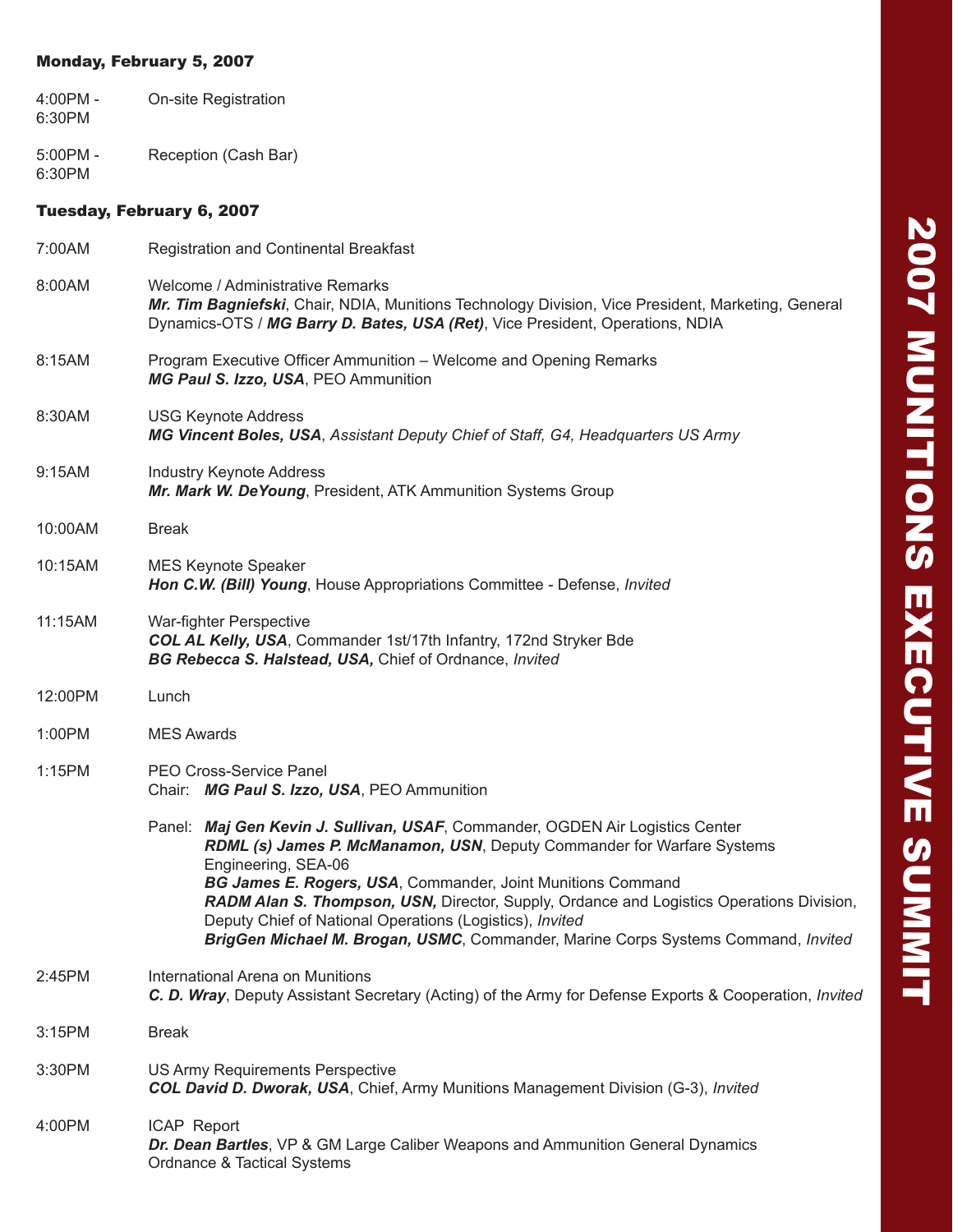| 4:30PM                            | <b>BRAC Update</b><br>Mr. Perry C. Reynolds, Chief, JMC Transition (BRAC) Office                                                                                                                                                                                                                                                                                                                                                                                                                                                                                                                                                                                                              |  |  |
|-----------------------------------|-----------------------------------------------------------------------------------------------------------------------------------------------------------------------------------------------------------------------------------------------------------------------------------------------------------------------------------------------------------------------------------------------------------------------------------------------------------------------------------------------------------------------------------------------------------------------------------------------------------------------------------------------------------------------------------------------|--|--|
| 5:00PM                            | <b>Public / Private Partnering</b><br>Mr. Ronald J. Davis, G-7, Deputy Chief of Staff for Business Transformation, US Army<br><b>Materiel Command</b>                                                                                                                                                                                                                                                                                                                                                                                                                                                                                                                                         |  |  |
| 5:30PM                            | Adjourn                                                                                                                                                                                                                                                                                                                                                                                                                                                                                                                                                                                                                                                                                       |  |  |
| 5:30PM -<br>7:00PM                | <b>Hosted Reception</b>                                                                                                                                                                                                                                                                                                                                                                                                                                                                                                                                                                                                                                                                       |  |  |
| <b>Wednesday February 7, 2007</b> |                                                                                                                                                                                                                                                                                                                                                                                                                                                                                                                                                                                                                                                                                               |  |  |
| 8:00AM                            | <b>Administrative Remarks</b><br>Mr. Tim Bagniefski, Chair, NDIA, Munitions Technology Division                                                                                                                                                                                                                                                                                                                                                                                                                                                                                                                                                                                               |  |  |
| 8:15AM                            | <b>Munitions Logistics</b><br>Mr. Jyuji D. Hewitt, Deputy to Commanding General, Joint Munitions Command                                                                                                                                                                                                                                                                                                                                                                                                                                                                                                                                                                                      |  |  |
| 8:45AM                            | <b>Wall Street Perspective</b><br>Mr. Pierre A. Chao, Senior Fellow, Center for Strategic & International Studies                                                                                                                                                                                                                                                                                                                                                                                                                                                                                                                                                                             |  |  |
| 9:30AM                            | <b>Congressional Budget</b><br>Mr. Dick Ladd, CEO, Robinson International, Inc.                                                                                                                                                                                                                                                                                                                                                                                                                                                                                                                                                                                                               |  |  |
| 10:00AM                           | Industrial Base Update<br>COL André C. Kirnes, USA, PM Joint Services                                                                                                                                                                                                                                                                                                                                                                                                                                                                                                                                                                                                                         |  |  |
| 10:30AM                           | <b>Break</b>                                                                                                                                                                                                                                                                                                                                                                                                                                                                                                                                                                                                                                                                                  |  |  |
| 10:45AM                           | PM - Acquisition Panel<br>Chair: Mr. Jim Sutton, Deputy, PEO Ammunition                                                                                                                                                                                                                                                                                                                                                                                                                                                                                                                                                                                                                       |  |  |
|                                   | Panel: COL John Koster, USA, PM Close Combat Systems<br><b>COL Mark Rider, USA, PM Manuever Ammunition Systems</b><br><b>COL Andre Kirnes, USA, PM Joint Services</b><br><b>COL Ole Knudson, USA, PM Combat Ammunition Systems</b>                                                                                                                                                                                                                                                                                                                                                                                                                                                            |  |  |
| 11:15AM                           | Munitions Manufacturing Technology Panel<br>Chair: Mr. Kevin Knotts, PMP, Principal Consultant, Federal Consulting Practice of<br><b>Computer Sciences Corporation</b>                                                                                                                                                                                                                                                                                                                                                                                                                                                                                                                        |  |  |
|                                   | Panel: Mr. J. Jerry LaCamera, Jr., Technical Operations Manager, Naval Surface<br>Weapons Center, Indian Head Division<br>Ms. Patricia L. Felth, Deputy Project Manager for Close Combat Systems, Program<br><b>Executive Office - Ammunition</b><br>Mr. Andrew R. Wilson, Vice President for Research Development and Marketing, BAE<br>Ordnance Systems Inc.<br>Mr. Steve Dart, President, Mecar USA<br>Mr. Rob Shenton, Vice President and Chief Operating Officer, Aerojet Corporation<br>Mr. James J. Flaherty, Vice President and General Manager, General Dynamics-OTS<br><b>Scranton Operations</b><br>Mr. James Chew, Director for Science and Technology, Alliant Techsystems (ATK) |  |  |
| 12:30PM                           | Closing Remarks - Conference Adjourn                                                                                                                                                                                                                                                                                                                                                                                                                                                                                                                                                                                                                                                          |  |  |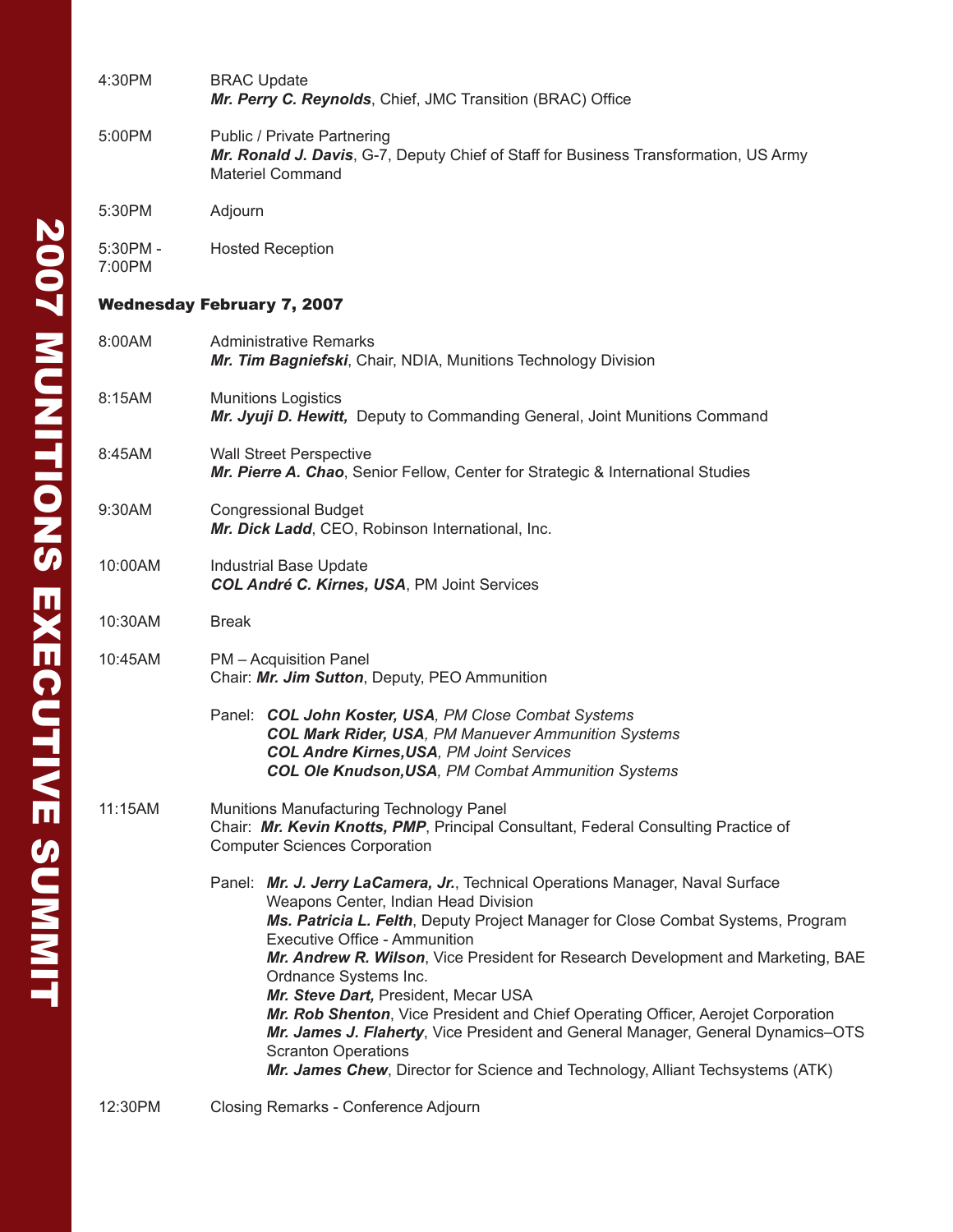### GENERAL INFORMATION

**Hotel Information:** A limited block of rooms has been reserved at the Hyatt Regency Crystal City at Reagan National Airport, 2799 Jefferson Davis Highway, Arlington, Virginia, USA 22202, Tel: (703) 418-1234, Fax: (703) 418-1289. The government per diem and industry rates are \$188 single/double occupancy. To ensure the discounted NDIA rate, please make your reservations early and ask for the NDIA room block. Rooms will not be held after January, 16, 2007 and may sell out before then. Rates are also subject to increase after this date. The government per diem rate is available only to active duty or civilian government employees. ID will be required upon check-in. Retired military or retired government civilians do not qualify for the government rate.

#### Registration Information:

| <b>Registration Fees</b>        | <b>Early</b><br>(before 12/22/06) | <b>Regular</b> | Late<br>(after 1/23/07) |  |
|---------------------------------|-----------------------------------|----------------|-------------------------|--|
| Government/Academia/Allied      | \$395                             | \$435          | \$480                   |  |
| <b>Industry NDIA Member</b>     | \$570                             | \$630          | \$690                   |  |
| <b>Industry Non-NDIA Member</b> | \$620                             | \$680          | \$750                   |  |

To register online visit the following link: **http://ndia.org/meetings/7650** and follow the instructions. On-line registration will close at 5:00 p.m. on January 23, 2007. You must register on-site after this date. You can also download the registration form from the NDIA website and fax it to (703) 522-1885 or mail to: Event # 7650, National Defense Industrial Association, 2111 Wilson Boulevard, Suite 400, Arlington, VA 22201-3061. Payment must be made at the time of registration. Registrations will not be taken over the phone.

Registration fees for Non-NDIA members include a one year non-refundable NDIA membership of which \$15.00 is for your subscription to National Defense magazine.

Cancellations Policy: Cancellations received before January 16, 2007 will receive a refund minus a cancellation fee of \$100. NO REFUNDS FOR CANCELLATIONS AFTER January 23, 2007. SUBSTITUTIONS ARE WELCOME! Cancellations must be made in writing.

**Inquiries:** For questions regarding the conference contact Phyllis Edmonson at (703) 247-2577, pedmonson@ndia.org.

**Disabilities:** NDIA supports the Americans with Disabilities Act of 1990. Attendees with special needs should call (703) 247-2577, before January 23, 2007.

Attire: Appropriate dress for this Summit is business attire for civilian and military Class A uniform.

**DoD Approval:** The Department of Defense finds this event meets the minimum regulatory standards for attendance by DoD employees. This finding does not constitute a blanket approval or endorsement for attendance. Individual DoD Components commands or organizations are responsible for approving attendance of DoD employees based on mission requirements and DoD regulations.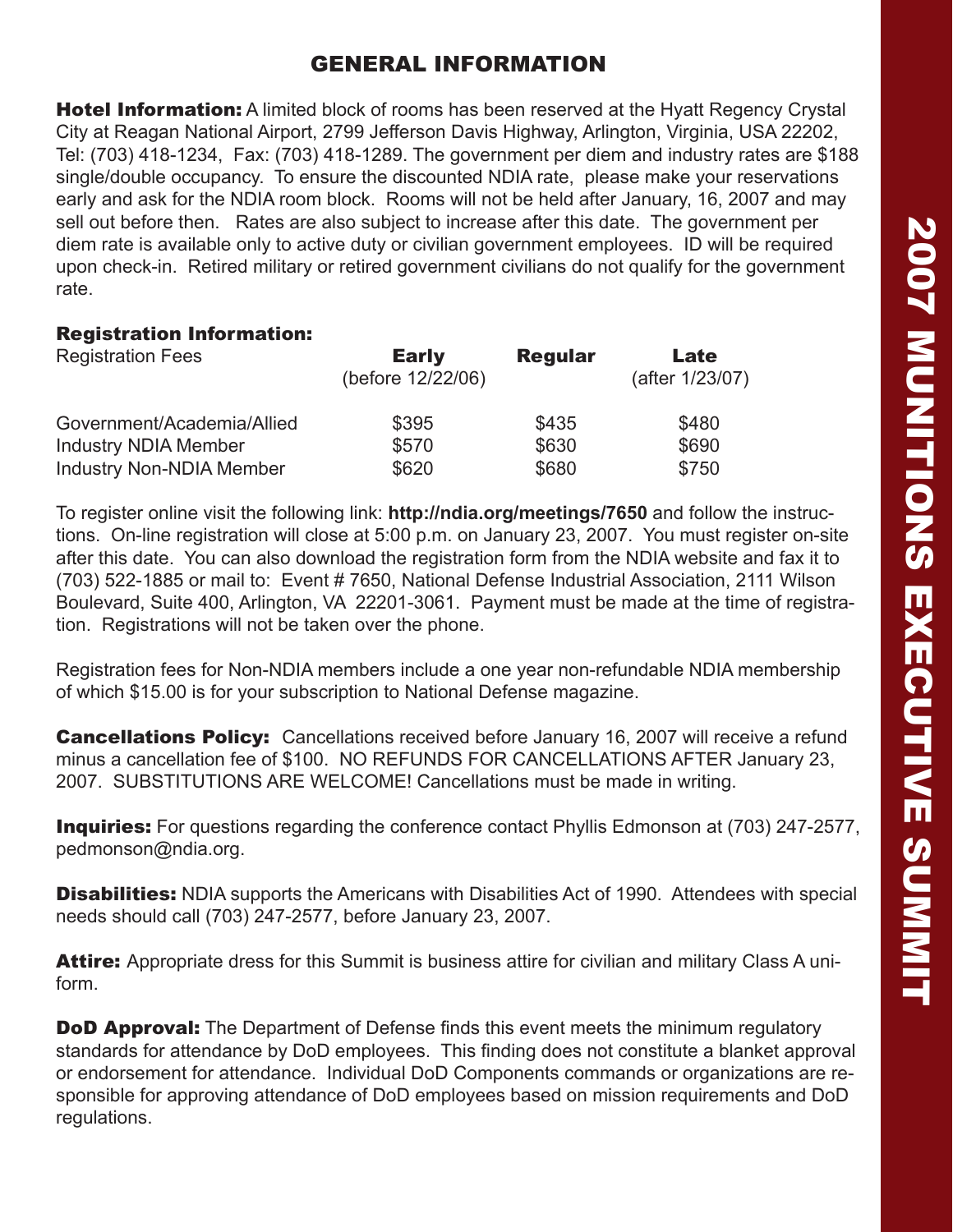### SPONSORSHIP INFORMATION

#### Opening Reception Sponsor (limited to 2 sponsors)…….Investment: \$3,000 Benefits include:

- Company logo and link to your company on event web site
- Company description (250 words) and logo in on-site materials
- Hosted bar and hors d'ouvres for attendees
- Sponsor ribbons on designated badges
- Event specific signage and throughout conference

# Grand Reception Sponsor (limited to 2 sponsors).......Investment: \$7,500

Benefits include:

- Company logo and link to your company on event web site
- Company description (500 words) and logo in on-site materials
- Company name on cocktail napkins at the reception
- Hosted bar and hors d'ouvres for attendees
- Sponsor ribbons on designated badges
- Event specific signage and throughout conference

#### Continental Breakfast Sponsor (available to 2 sponsors)........Investment: \$4,000 per breakfast

Benefits per Breakfast include:

- Sponsor logo on tent signs on buffet tables for one breakfast
- Sponsor ribbons on designated badges
- Event specific signage and throughout conference
- Logo in the conference on-site materials

# Break Area Sponsor (available to 3 sponsors)......Investment: \$3,000 per break

Benefits per Break include:

- Light refreshments for conference attendees during breaks (to include coffee, tea, sodas and water)
- Sponsor ribbons on designated badges
- Event specific signage and throughout conference
- Logo in the conference on-site materials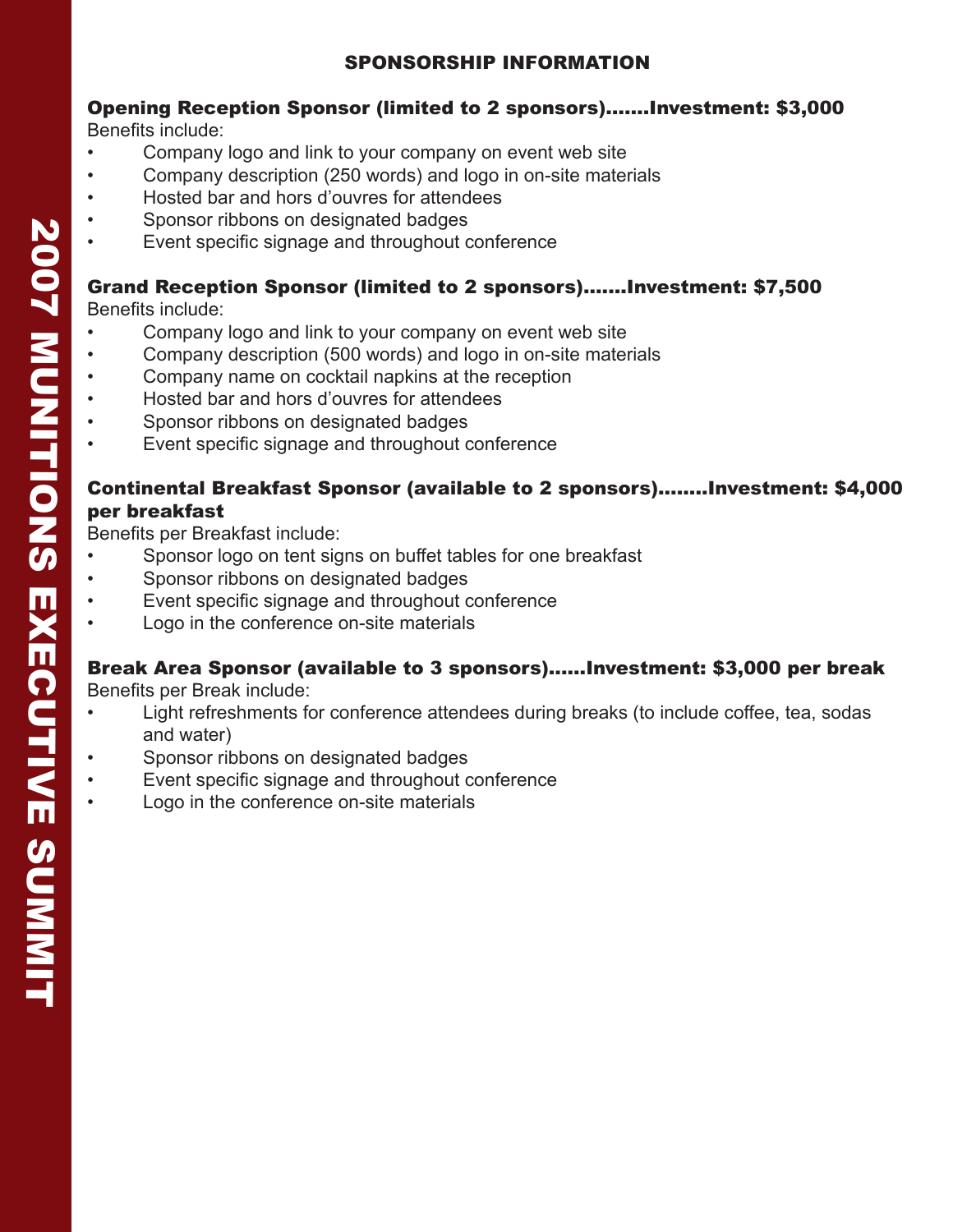## Munitions Executive Summit

Hyatt Regency Crystal City, Arlington, VA February 5 - 7, 2007 • Event # 7650

National Defense Industrial Association 2111 Wilson Boulevard, Suite 400 Arlington, VA 22201-3061 (703) 522-1820 • (703) 522-1885 fax **www.ndia.org**



| 3 Ways to sign up: 1. Online with a credit card at www.ndia.org<br>2. By fax with a credit card - Fax: 703-522-1885<br>3. By mail with a check or credit card                                                                                                                                                                                              | By completing the following, you help<br>□ Address change needed<br>us understand who is attending our<br>meetings.            |  |  |  |  |  |
|------------------------------------------------------------------------------------------------------------------------------------------------------------------------------------------------------------------------------------------------------------------------------------------------------------------------------------------------------------|--------------------------------------------------------------------------------------------------------------------------------|--|--|--|--|--|
| (if known-hint: on mailing label above your name)<br>(last 4 digits - optional)                                                                                                                                                                                                                                                                            | <b>Primary Occupational</b><br><b>Classification.</b> Check ONE.                                                               |  |  |  |  |  |
| Prefix<br>(e.g. RADM, COL, Mr., Ms., Dr., etc.)                                                                                                                                                                                                                                                                                                            | □ A. Defense Business/Industry<br>□ B. R&D Laboratories<br>$\Box$ C. Army                                                      |  |  |  |  |  |
|                                                                                                                                                                                                                                                                                                                                                            | $\Box$ D. Navy<br>E. Air Force                                                                                                 |  |  |  |  |  |
| (for Meeting Badges)<br>(e.g. USMC, USA (Ret.) etc.)                                                                                                                                                                                                                                                                                                       | □ F. Marine Corps<br>□ G. Coast Guard                                                                                          |  |  |  |  |  |
| Title <u>substitution of the second contract of the second contract of the second contract of the second contract of the second contract of the second contract of the second contract of the second contract of the second cont</u>                                                                                                                       | □ H. DOD/MOD Civilian<br>□ I. Gov't Civilian (Non-DOD/                                                                         |  |  |  |  |  |
| Organization <b>contracts</b> and contracts are all the contracts of the contracts of the contract of the contracts of the contracts of the contracts of the contracts of the contracts of the contracts of the contracts of the co                                                                                                                        | MOD)<br>J. Trade/Professional Assn.                                                                                            |  |  |  |  |  |
| Street Address <u>Communications and the street Address</u>                                                                                                                                                                                                                                                                                                | □ K. Educator/Academia<br>□ L. Professional Services                                                                           |  |  |  |  |  |
| Address (Suite, PO Box, Mail Stop, Building, etc.)                                                                                                                                                                                                                                                                                                         | □ M. Non-Defense Business                                                                                                      |  |  |  |  |  |
|                                                                                                                                                                                                                                                                                                                                                            |                                                                                                                                |  |  |  |  |  |
|                                                                                                                                                                                                                                                                                                                                                            | <b>Current Job/Title/Position.</b><br>Check ONE.                                                                               |  |  |  |  |  |
| E-Mail<br><u> 1989 - Johann Stein, marwolaethau a bhann an t-Amhain ann an t-Amhain an t-Amhain an t-Amhain an t-Amhain an </u>                                                                                                                                                                                                                            | □ A. Senior Executive                                                                                                          |  |  |  |  |  |
|                                                                                                                                                                                                                                                                                                                                                            | $\Box$ B. Executive<br>C. Manager                                                                                              |  |  |  |  |  |
| Preferred way to receive information                                                                                                                                                                                                                                                                                                                       | D. Engineer/Scientist<br>口 E. Professor/Instructor/Librarian                                                                   |  |  |  |  |  |
| Conference information<br>$\Box$ address above                                                                                                                                                                                                                                                                                                             | $\Box$ F. Ambassador/Attaché<br>$\square$ E-mail<br>$\Box$ Alternate (print address below)<br>□ G. Legislator/Legislative Aide |  |  |  |  |  |
| $\Box$ address above<br>Subscriptions<br>$\Box$ Alternate (print address below)                                                                                                                                                                                                                                                                            | □ H. General/Admiral                                                                                                           |  |  |  |  |  |
| Alternate Street Address                                                                                                                                                                                                                                                                                                                                   | □ I. Colonel/Navy Captain<br>J. Lieutenant Colonel/                                                                            |  |  |  |  |  |
| Alternate Address (Suite, PO Box, Mail Stop, Building, etc.)                                                                                                                                                                                                                                                                                               | Commander/Major/<br>Lieutenant Commander                                                                                       |  |  |  |  |  |
| City City Country Country Country Country Country Country Country Country Country Country Country Country Country Country Country Country Country Country Country Country Country Country Country Country Country Country Coun                                                                                                                             | E K. Captain/Lieutenant/Ensign<br>□ L. Enlisted Military                                                                       |  |  |  |  |  |
| $\Box$ O. Other<br>* By your signature above you consent to receive communications sent by or on behalf of NDIA, its Chapters,<br>Divisions and affiliates (NTSA, AFEI, PSA, WID) via regular mail, e-mail, telephone, or fax. NDIA, its Chapters,<br>Year of birth (Optional)<br>Divisions and affiliates do not sell data to vendors or other companies. |                                                                                                                                |  |  |  |  |  |
| <b>Registration Fees</b>                                                                                                                                                                                                                                                                                                                                   | <b>Payment Options</b>                                                                                                         |  |  |  |  |  |
| Early Regular Late<br>before 12/22/06 after 01/23/07                                                                                                                                                                                                                                                                                                       | □ Check (payable to NDIA Ref #7650)<br>$\square$ Cash                                                                          |  |  |  |  |  |
| Government/Academia <sup>1</sup><br>□ \$395<br>□ \$435<br>$\square$ \$480                                                                                                                                                                                                                                                                                  | □ Government PO/Training Form #<br>$\square$ VISA                                                                              |  |  |  |  |  |
| $\Box$ \$570<br>$\Box$ \$630<br>Industry NDIA member<br>$\Box$ \$690                                                                                                                                                                                                                                                                                       | □ MasterCard<br>American Express                                                                                               |  |  |  |  |  |
| Industry non-NDIA member <sup>2</sup><br>$\Box$ \$620<br>$\Box$ \$680<br>$\Box$ \$750                                                                                                                                                                                                                                                                      | □ Diners Club<br>If paying by credit card, you may return by fax to (703) 522-1885.                                            |  |  |  |  |  |
| Cancellation Policy: Cancellations received before January 23,<br>2007 will receive a refund minus a cancellation fee of \$100. NO<br>REFUNDS FOR CANCELLATIONS AFTER January 23, 2007.<br>SUBSTITUTIONS ARE WELCOME!                                                                                                                                      | <b>Credit Card Number</b><br>Exp. date                                                                                         |  |  |  |  |  |
| <sup>1</sup> Includes a free three-year NDIA membership and National Defense<br>magazine for Military and Government employees.                                                                                                                                                                                                                            | Signature<br>Date                                                                                                              |  |  |  |  |  |
| $\Box$ No do not sign me up for the free government membership.                                                                                                                                                                                                                                                                                            | <b>Questions?</b> Contact Meeting Planner, Phyllis Edmonson                                                                    |  |  |  |  |  |
| <sup>2</sup> Registration fees for non-NDIA (or affiliate) members include a<br>one-year non-refundable NDIA membership-\$15.00 will be applied<br>for your 12 month subscription to National Defense magazine.                                                                                                                                            | (703) 247-2577 email: pedmonson@ndia.org<br>NDIA, Event #7650<br><b>Mail to:</b><br>2111 Wilson Boulevard, Suite 400           |  |  |  |  |  |
|                                                                                                                                                                                                                                                                                                                                                            | Arlington, VA 22201<br>(703) 522-1885<br>Fax to:                                                                               |  |  |  |  |  |